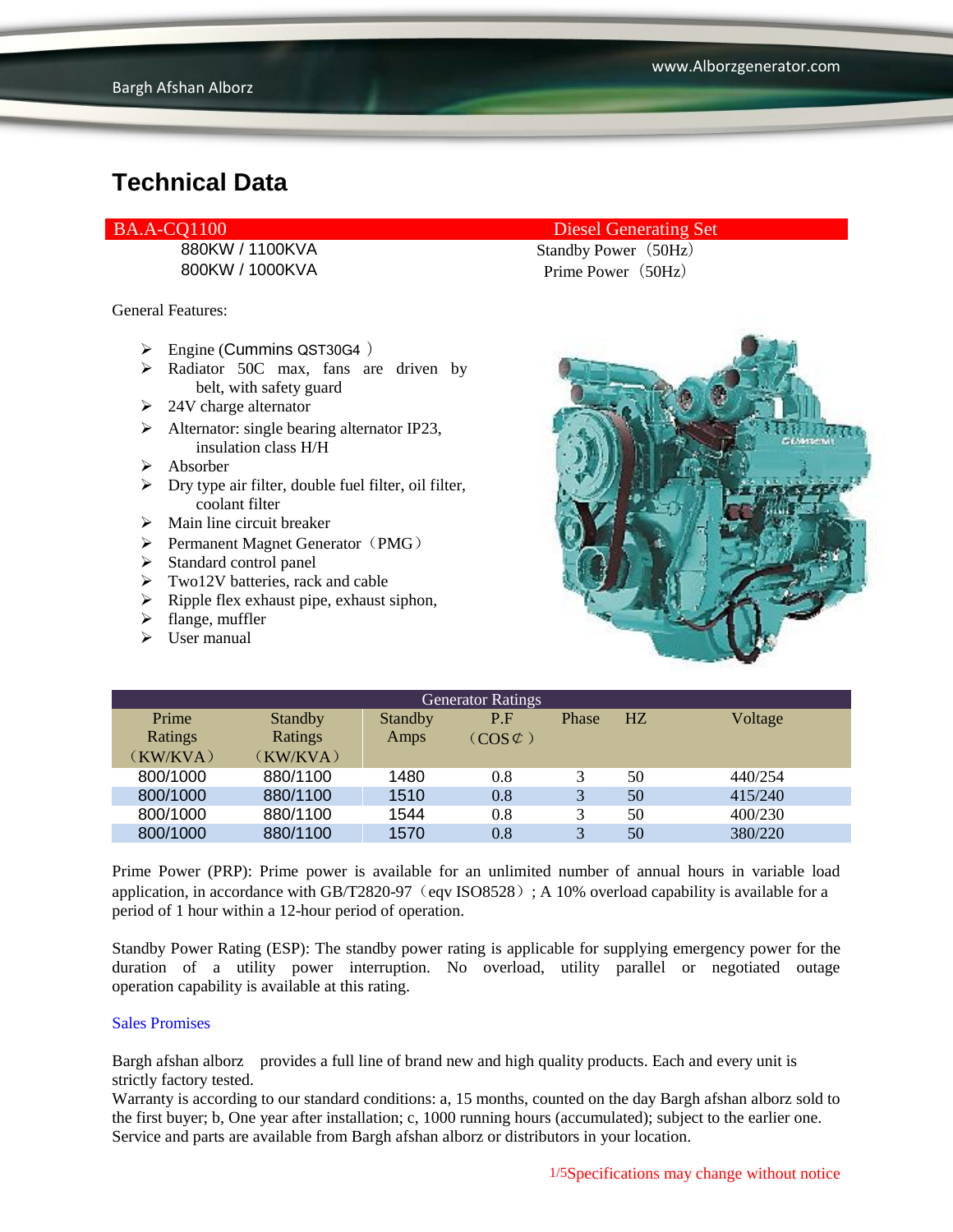| <b>BA.A-CQ1100</b>               | <b>Diesel Generating Set</b>                 |  |  |  |
|----------------------------------|----------------------------------------------|--|--|--|
|                                  | <b>ENGINE DATA</b>                           |  |  |  |
| Manufacturer / Model:            | Cummins QST30G4, Cast iron, 50°V 12 cylinder |  |  |  |
| Air Intake System:               | Jacket Water After Cooled                    |  |  |  |
| Fuel System:                     | Electronic                                   |  |  |  |
| <b>Cylinder Arrangement:</b>     | 24 V type                                    |  |  |  |
| Displacement:                    | 30.5L                                        |  |  |  |
| Bore and Stroke:                 | $140*165$ (mm)                               |  |  |  |
| <b>Compression Ratio:</b>        | 16,0:1                                       |  |  |  |
| Rated RPM:                       | 1800rpm                                      |  |  |  |
| Max. Standby Power at Rated RPM: | 888KW/1210HP                                 |  |  |  |
| Governor Type:                   | RSV Mechanical(Std) / Electronic (Optional)  |  |  |  |
| <b>Exhaust System</b>            |                                              |  |  |  |
| <b>Exhaust Gas Flow:</b>         | 183m <sub>3</sub> /min                       |  |  |  |
| <b>Exhaust Temperature:</b>      | $514^{\circ}$ C                              |  |  |  |
| Max Back Pressure:               | 10kPa                                        |  |  |  |
|                                  | Air Intake System                            |  |  |  |
| Max Intake Restriction:          |                                              |  |  |  |
| Consumption:                     |                                              |  |  |  |
| Air Flow:                        | 68m <sub>3</sub> /min                        |  |  |  |
|                                  | <b>Fuel System</b>                           |  |  |  |
| 100% (Prime Power) Load:         | 224 $L/h$                                    |  |  |  |
| 75% (Prime Power) Load:          | 160<br>L/h                                   |  |  |  |
| 50% (Prime Power) Load::         | 120<br>L/h                                   |  |  |  |
|                                  | Oil System                                   |  |  |  |
| Total Oil Capacity:              | 154L                                         |  |  |  |
| Oil Consumption:                 | ≤4g/kwh                                      |  |  |  |
| <b>Engine Oil Tank Capacity:</b> | $\sim$ 1                                     |  |  |  |
| Oil Pressure at Rated RPM:       | kPa                                          |  |  |  |
|                                  | <b>Cooling System</b>                        |  |  |  |
| <b>Total Coolant Capacity:</b>   | 302L                                         |  |  |  |
| Thermostat:                      | 82-95°C                                      |  |  |  |
| Max Water Temperature:           | $104$ °C                                     |  |  |  |

- Four Stroke Cycle, Turbocharged, Low Temperature
- Aftercooled (2 pump / 2 loop) V-12 Cylinder Diesel Engine.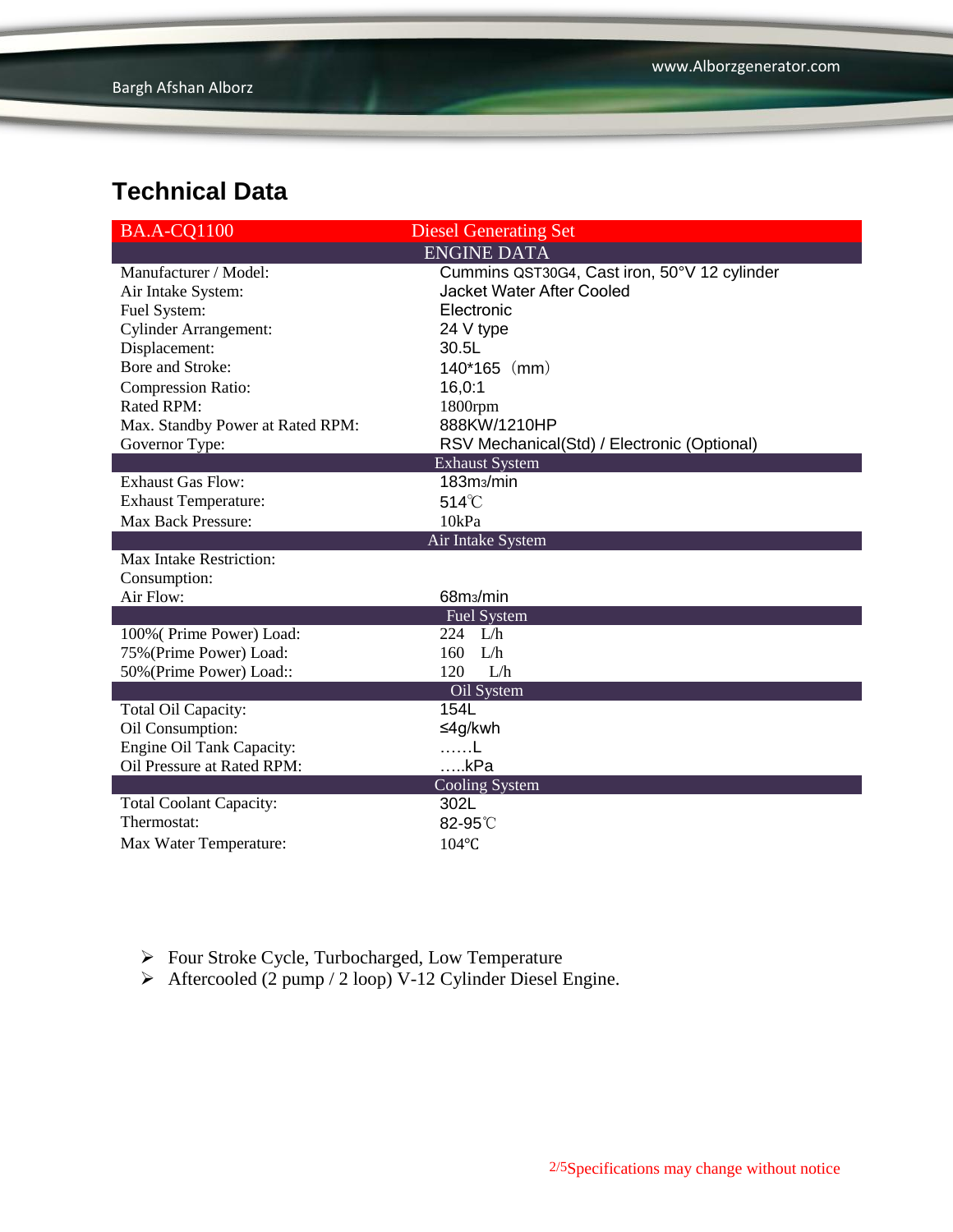| <b>BA.A-CQ1100</b>                                                                         | <b>Diesel Generating Set</b>             |  |  |  |  |
|--------------------------------------------------------------------------------------------|------------------------------------------|--|--|--|--|
| <b>ALTERNATOR SPECIFICATION</b>                                                            |                                          |  |  |  |  |
|                                                                                            | <b>GENERAL DATA</b>                      |  |  |  |  |
| Compliance with GB755, BS5000, VDE0530, NEMAMG1-22, IED34-1, CSA22.2 and AS1359 standards. |                                          |  |  |  |  |
| <b>Alternator Data</b>                                                                     |                                          |  |  |  |  |
| Number of Phase:                                                                           | 3                                        |  |  |  |  |
| Connecting Type:                                                                           | 3 Phase and 4 Wires, "Y" type connecting |  |  |  |  |
| Number of Bearing:                                                                         | 1                                        |  |  |  |  |
| <b>Power Factor:</b>                                                                       | 0.8                                      |  |  |  |  |
| Protection Grade:                                                                          | IP23                                     |  |  |  |  |
| Altitude:                                                                                  | $\leq$ 1000m                             |  |  |  |  |
| <b>Exciter Type:</b>                                                                       | Brushless, self-exciting                 |  |  |  |  |
| Insulation Class, Temperature Rise:                                                        | H/H                                      |  |  |  |  |
| Telephone Influence Factor (TIF):                                                          | $50$                                     |  |  |  |  |
| THF:                                                                                       | $<$ 2%                                   |  |  |  |  |
| <b>Voltage Regulation, Steady State:</b>                                                   | $\leq \pm 1\%$                           |  |  |  |  |
| <b>Alternator Capacity:</b>                                                                | 1041KVA                                  |  |  |  |  |
| <b>Alternator Efficiencies:</b>                                                            |                                          |  |  |  |  |
| Air Cooling Flow:                                                                          |                                          |  |  |  |  |
| <b>GENERATING SET DATA</b>                                                                 |                                          |  |  |  |  |
| <b>Voltage Regulation:</b>                                                                 | $\geq \pm 5\%$                           |  |  |  |  |
| Voltage Regulation, Stead State:                                                           | $\leq \pm 1\%$                           |  |  |  |  |
| Sudden Voltage Warp (100% Sudden Reduce):                                                  | $\leq +25\%$                             |  |  |  |  |
| Sudden Voltage Warp (Sudden Increase):                                                     | $\leq 20\%$                              |  |  |  |  |
| Voltage Stable Time (100% Sudden Reduce):                                                  | $\leq 6S$                                |  |  |  |  |
| Voltage Stable Time (Sudden Increase)                                                      | $\leq 6S$                                |  |  |  |  |
| Frequency Regulation, Stead State:                                                         | $\leq 5\%$                               |  |  |  |  |
| Frequency Waving:                                                                          | ≤ $0.5%$                                 |  |  |  |  |
| Sudden Frequency Warp (100% Sudden Reduce):                                                | $\leq +12\%$                             |  |  |  |  |
| Sudden Frequency Warp (Sudden Increase):                                                   | $\leq$ -10%                              |  |  |  |  |
| Frequency Recovery Time (100% Sudden Reduce):                                              | $\leq$ 5S                                |  |  |  |  |
| Frequency Recovery Time (Sudden Increase):                                                 | $\leq$ 5S                                |  |  |  |  |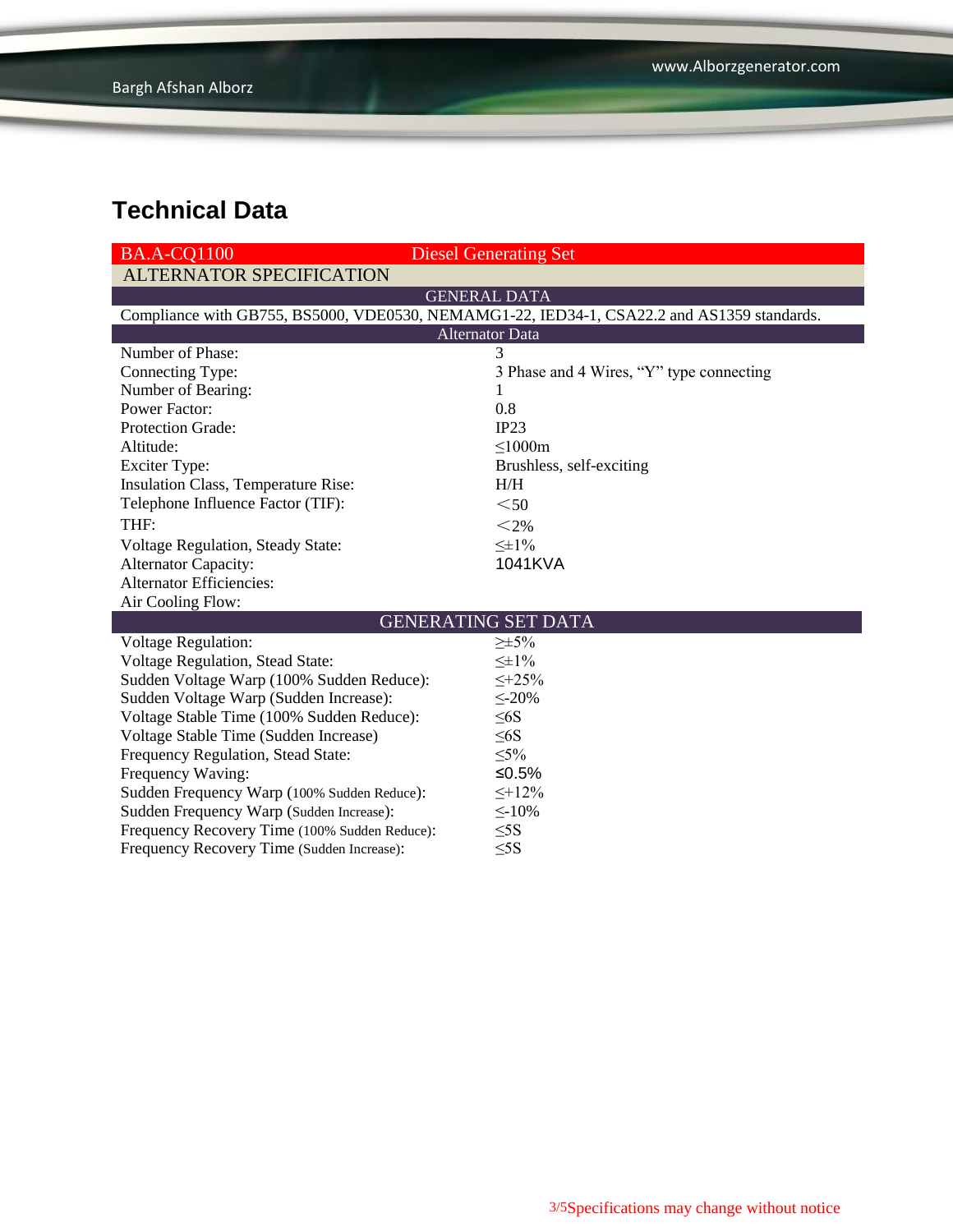| <b>BA.A-CQ1100</b>              | Diesel Generating Set      |                                  |
|---------------------------------|----------------------------|----------------------------------|
| Options                         |                            |                                  |
| Engine                          | <b>Fuel System</b>         | <b>Control System</b>            |
| Heater 2KW & 4KW                | Daily Fuel Tank            | Auto Control Panel               |
| Battery Charger 3.5A & 7A       | <b>Base Fuel Tank</b>      | <b>Remote Control Panel</b>      |
|                                 | Water Separator            | Auto Transfer Switch (ATS)       |
|                                 | <b>Fuel Level Sensor</b>   | <b>Paralleling System</b>        |
|                                 |                            |                                  |
| <b>Anti-Condensation Heater</b> | Rainproof Type             | <b>Engine Parts Drawing List</b> |
| Drop CT (For Paralleling)       | Soundproof Type            | <b>Spare Parts</b>               |
|                                 | <b>Container Type</b>      |                                  |
| Dimension & Weight              |                            |                                  |
| <b>Standard Configuration</b>   | With Base Fuel Tank        | Soundproof Type                  |
| (Open Type)                     |                            |                                  |
| Overall Size: 4250 (mm)         | Overall Size: 4300<br>(mm) | Overall Size: 6500<br>(mm)       |
| *1710 $(mm)$ *2200 $(mm)$       | $*1830$ (mm) $*2050$ (mm)  | $*2260$ (mm) $*2350$ (mm)        |
| Weight: 6530kg                  | Weight: 6800kg             | Weight: 9430kg                   |